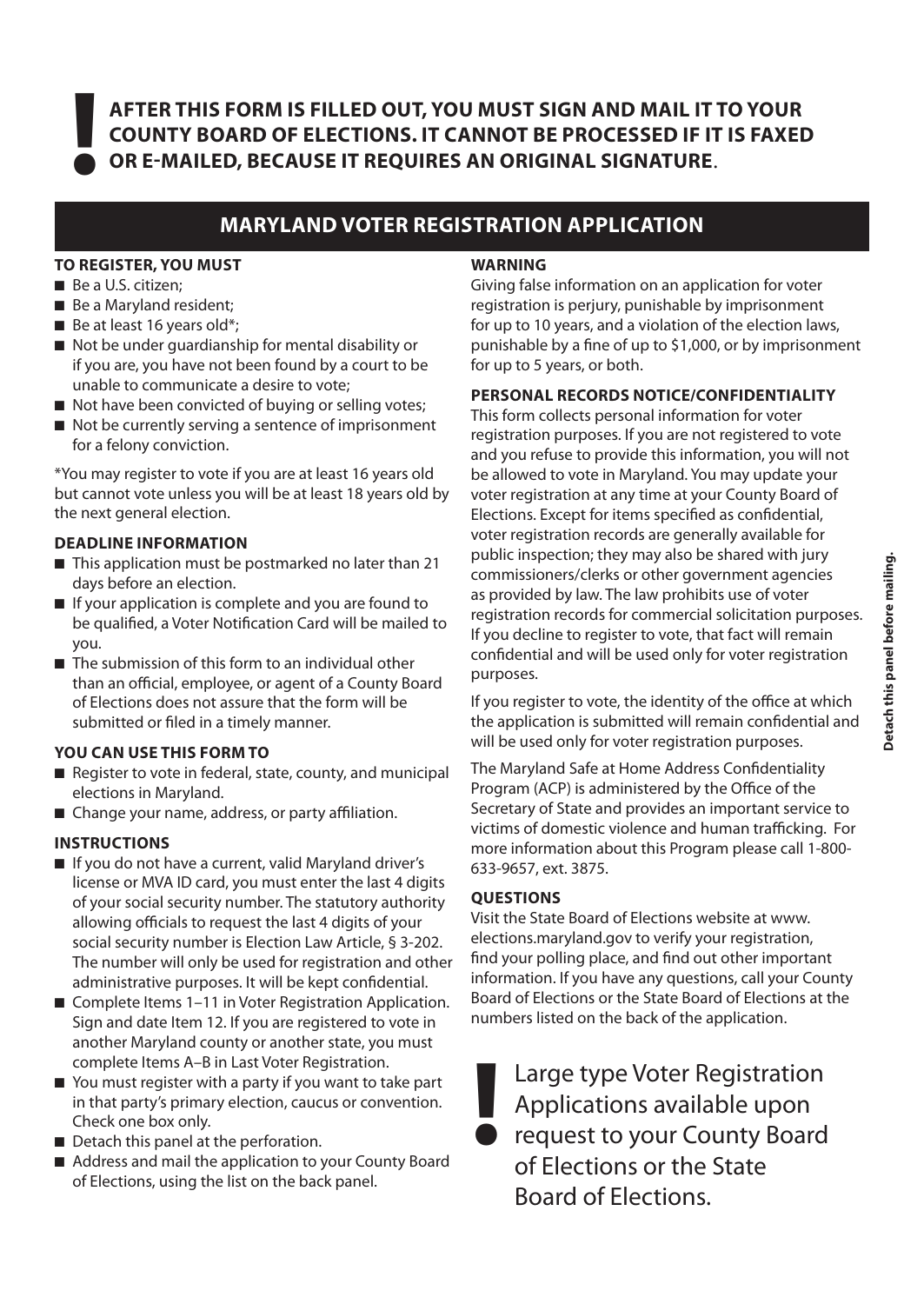## **VOTER REGISTRATION APPLICATION**

### **PLEASE COMPLETE IN BLACK INK – DETACH FORM AND FOLD WHERE INDICATED TO MAIL**

*Maryland State Board of Elections SBE 03-202-1 Rev 06/22 VRA*

Maryland State Board of Elections SBE 03-202-1 Rev 06/22 VRA

|                | Are you at least 16 years old? $\Box$ Yes $\Box$ No<br>ARE YOU A U.S. CITIZEN? $\Box$ Yes $\Box$ No<br>If you answer NO to either question, do not complete this form.                                                                                                                                                                                                                    |                      |                                                                                                                                                                                                                                                                                                                                                                                                     |                         |                   |                  |          |                                                              |
|----------------|-------------------------------------------------------------------------------------------------------------------------------------------------------------------------------------------------------------------------------------------------------------------------------------------------------------------------------------------------------------------------------------------|----------------------|-----------------------------------------------------------------------------------------------------------------------------------------------------------------------------------------------------------------------------------------------------------------------------------------------------------------------------------------------------------------------------------------------------|-------------------------|-------------------|------------------|----------|--------------------------------------------------------------|
| $\overline{2}$ | Check boxes that apply and complete Items 3-12.<br>$\Box$ New Registration $\Box$ Name Change $\Box$ Party Affiliation Change<br>$\Box$ Address Change                                                                                                                                                                                                                                    |                      |                                                                                                                                                                                                                                                                                                                                                                                                     |                         |                   |                  |          |                                                              |
| 3              | Last Name                                                                                                                                                                                                                                                                                                                                                                                 |                      | <b>First Name</b>                                                                                                                                                                                                                                                                                                                                                                                   |                         |                   | Suffix<br>Middle |          |                                                              |
| 4              | Gender: $\Box$ Male                                                                                                                                                                                                                                                                                                                                                                       |                      | $\Box$ Female $\Box$ Unspecified or Other                                                                                                                                                                                                                                                                                                                                                           | 5<br><b>Birth Date:</b> | Month             |                  | Date     | Year                                                         |
| <b>6a</b>      | MARYLAND Driver's License or MVA ID Number MANDATORY (If you have neither see instructions)                                                                                                                                                                                                                                                                                               |                      |                                                                                                                                                                                                                                                                                                                                                                                                     |                         |                   |                  |          |                                                              |
| <b>6b</b>      | Social Security Number (last 4 digits)<br>$\Box$ Check here if you do not have either a current, valid Maryland<br>6c<br>driver's license / MVA ID card or a Social Security Number                                                                                                                                                                                                       |                      |                                                                                                                                                                                                                                                                                                                                                                                                     |                         |                   |                  |          |                                                              |
| 7              | Maryland<br>Residence<br>Address:                                                                                                                                                                                                                                                                                                                                                         | <b>Street Number</b> | <b>Street Name</b>                                                                                                                                                                                                                                                                                                                                                                                  | Apt. No.                |                   | City or Town     | Zip Code | County<br>$\Box$ Check here if you reside in Baltimore City. |
| 8              | Mailing Address (if different from Item 7)                                                                                                                                                                                                                                                                                                                                                |                      |                                                                                                                                                                                                                                                                                                                                                                                                     |                         |                   |                  |          |                                                              |
| 9              | You must register with a political party if you want to take part in the political party's primary election, caucus, or convention. Check one box only.<br>Party (check one): $\Box$ Democratic Party<br>$\Box$ Republican Party<br>$\Box$ Unaffiliated (independent of any party) $\Box$ Libertarian Party<br>$\Box$ Working Class Party<br>$\Box$ Green Party<br>$\Box$ Other – Specify |                      |                                                                                                                                                                                                                                                                                                                                                                                                     |                         |                   |                  |          |                                                              |
| 10             | <b>CONTACT INFORMATION</b><br>Daytime Phone:<br>Email (optional):                                                                                                                                                                                                                                                                                                                         |                      |                                                                                                                                                                                                                                                                                                                                                                                                     |                         |                   |                  |          |                                                              |
| 11             | $\Box$ Check here if you need help voting.<br>$\Box$ Check here if you would like to be an election judge.                                                                                                                                                                                                                                                                                |                      |                                                                                                                                                                                                                                                                                                                                                                                                     |                         |                   |                  |          |                                                              |
| 12             | X                                                                                                                                                                                                                                                                                                                                                                                         |                      | Under penalty of perjury, I hereby swear or affirm: I am a U.S. citizen. ■I am a Maryland resident. ■I am at least 16 years old. ■ I have not been convicted of buying or selling votes.<br>I am not currently serving a sentence of imprisonment for a felony conviction. The information in this application is true to the best of my knowledge, information and belief.<br>Signature (required) |                         |                   |                  | Date     |                                                              |
|                | <b>LAST VOTER REGISTRATION INFORMATION (if applicable)</b>                                                                                                                                                                                                                                                                                                                                |                      |                                                                                                                                                                                                                                                                                                                                                                                                     |                         |                   |                  |          |                                                              |
| A              | <b>Name</b><br>on Last<br>Registration:                                                                                                                                                                                                                                                                                                                                                   | Last Name            | Title (Jr., Sr., etc.)                                                                                                                                                                                                                                                                                                                                                                              |                         | <b>First Name</b> | Middle Name      |          | Date of Birth                                                |
| B              | Address<br>on Last<br>Registration:                                                                                                                                                                                                                                                                                                                                                       | <b>Street Number</b> | <b>Street Name</b>                                                                                                                                                                                                                                                                                                                                                                                  | Apt. No.                |                   | City or Town     | Zip Code | State                                                        |
|                |                                                                                                                                                                                                                                                                                                                                                                                           |                      |                                                                                                                                                                                                                                                                                                                                                                                                     |                         |                   |                  |          |                                                              |

State Board of Elections • P.O. Box 6486 • Annapolis, MD 21401-0486 • elections.maryland.gov • 800-222-8683 • MD Relay Service (800) 735-2258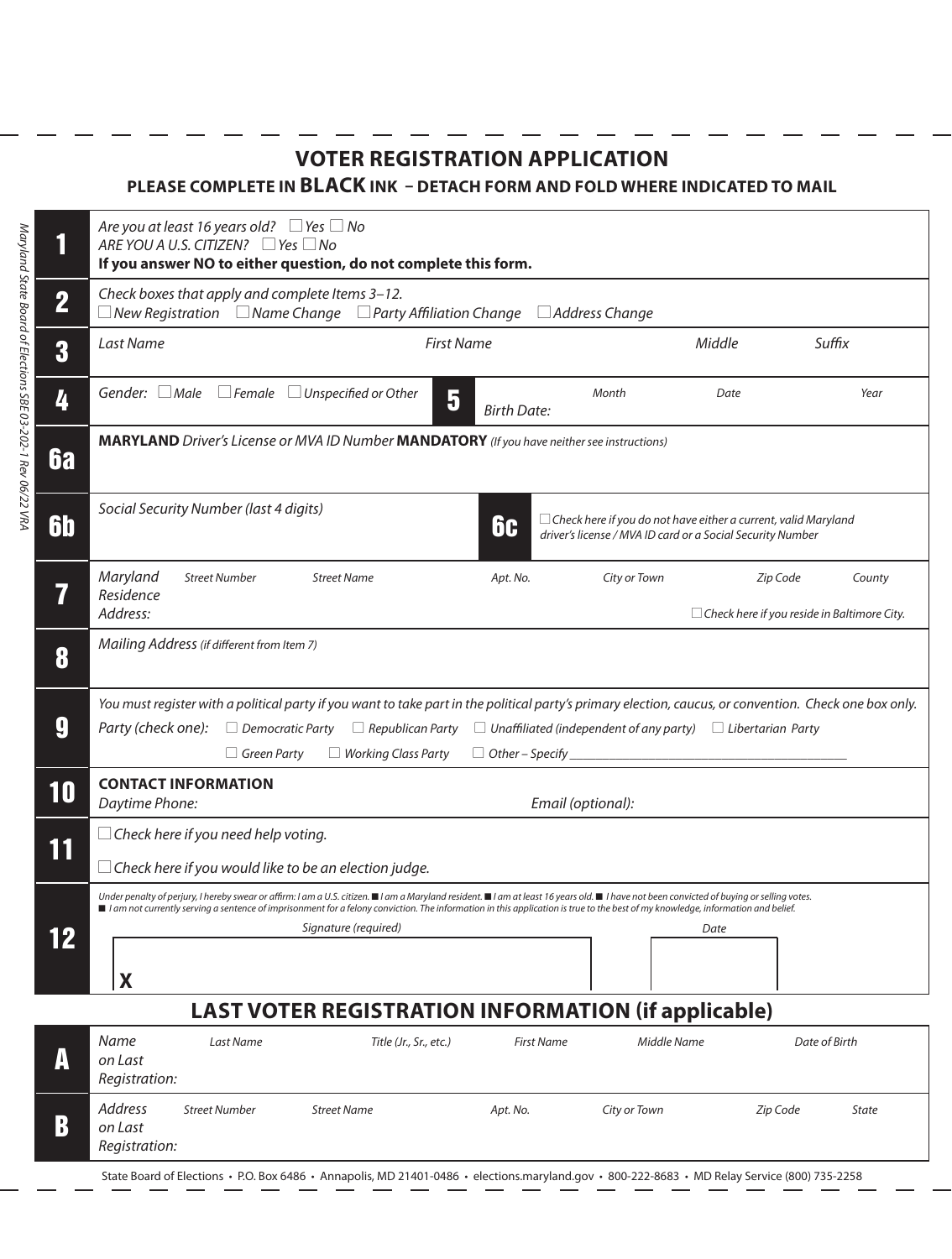Applicant's Return Address



**Place Stamp Here**

# County Board of Elections